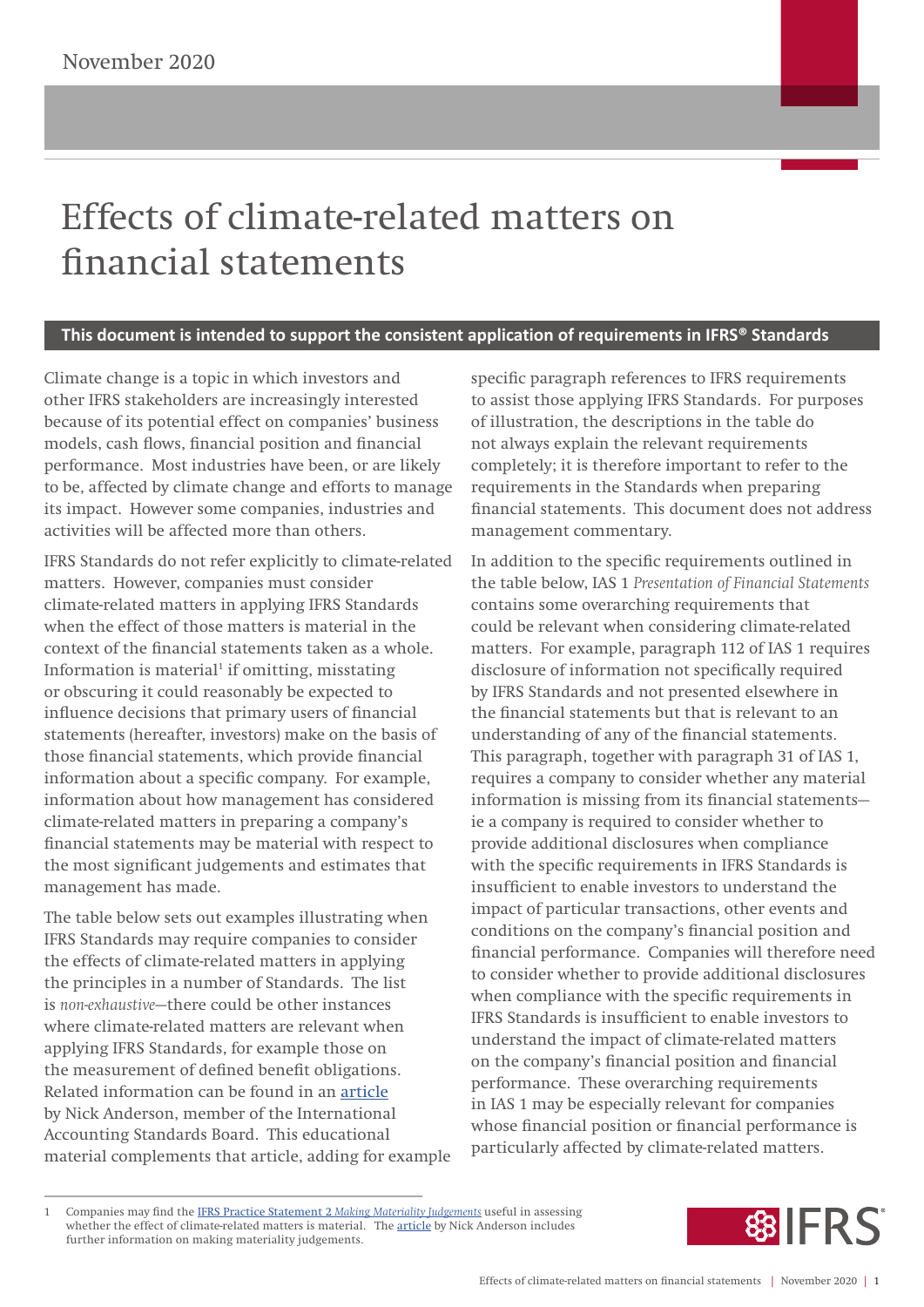## **IFRS Standards2 Effects of climate-related matters on financial statements**  IAS 1 *Presentation of Financial Statements* Paragraphs 25–26, 122–124, 125–133 **Sources of estimation uncertainty and significant judgements**  If assumptions a company makes about the future have a significant risk of resulting in a material adjustment to the carrying amounts of assets and liabilities within the next financial year, IAS 1 requires disclosure of information about those assumptions and the nature and carrying amount of those assets and liabilities. This means disclosure of assumptions about climate-related matters may be required, for example when those matters create uncertainties that affect assumptions used to develop estimates, such as estimates of future cash flows when testing an asset for impairment or the best estimate of expenditure required to settle a decommissioning obligation. Companies must present that disclosure in a manner that helps investors understand the judgements that management makes about the future. Although the nature and extent of the information provided can vary, it might include for example the nature of the assumptions or the sensitivity of carrying amounts to the methods, assumptions and estimates underlying their calculation, including the reasons for the sensitivity. IAS 1 also requires disclosure of the judgements (apart from those involving estimations) that management has made that have the most significant effect on the amounts recognised in the financial statements. For example, a company operating in an industry particularly affected by climate-related matters might test an asset for impairment applying IAS 36 *Impairment of Assets* but recognise no impairment loss. That company would be required to disclose judgements management has made, for example, in identifying the asset's cash-generating unit if such judgements are among those that have the most significant effect on the amounts recognised in the company's financial statements. **Going concern** IAS 1 requires management to assess a company's ability to continue as a going concern when preparing financial statements. In assessing whether the going concern basis of preparation is appropriate, management takes into account all available information about the future, which is at least, but is not limited to, 12 months from the end of the reporting period. If climate-related matters create material uncertainties related to events or conditions that cast significant doubt upon a company's ability to continue as a going concern, IAS 1 requires disclosure of those uncertainties. When management has concluded that there are no material uncertainties related to the going concern assumption that require disclosure but reaching that conclusion involved significant judgement (for example, about the feasibility and effectiveness of any planned mitigation), IAS 1 requires disclosure of that judgement.<sup>3</sup>

*continued ...*

<sup>2</sup> This column cites paragraphs that support the explanations provided in the table. Climate-related matters may also be relevant in applying other paragraphs in IFRS Standards.

<sup>3</sup> See Agenda Decision: IAS 1 *Presentation of Financial Statements*[—disclosure requirements relating to assessment of going concern \(July 2014\)](https://cdn.ifrs.org/-/media/feature/supporting-implementation/agenda-decisions/ias-1-disclosure-requirements-relating-to-assessment-of-going-concern-jul-14.pdf).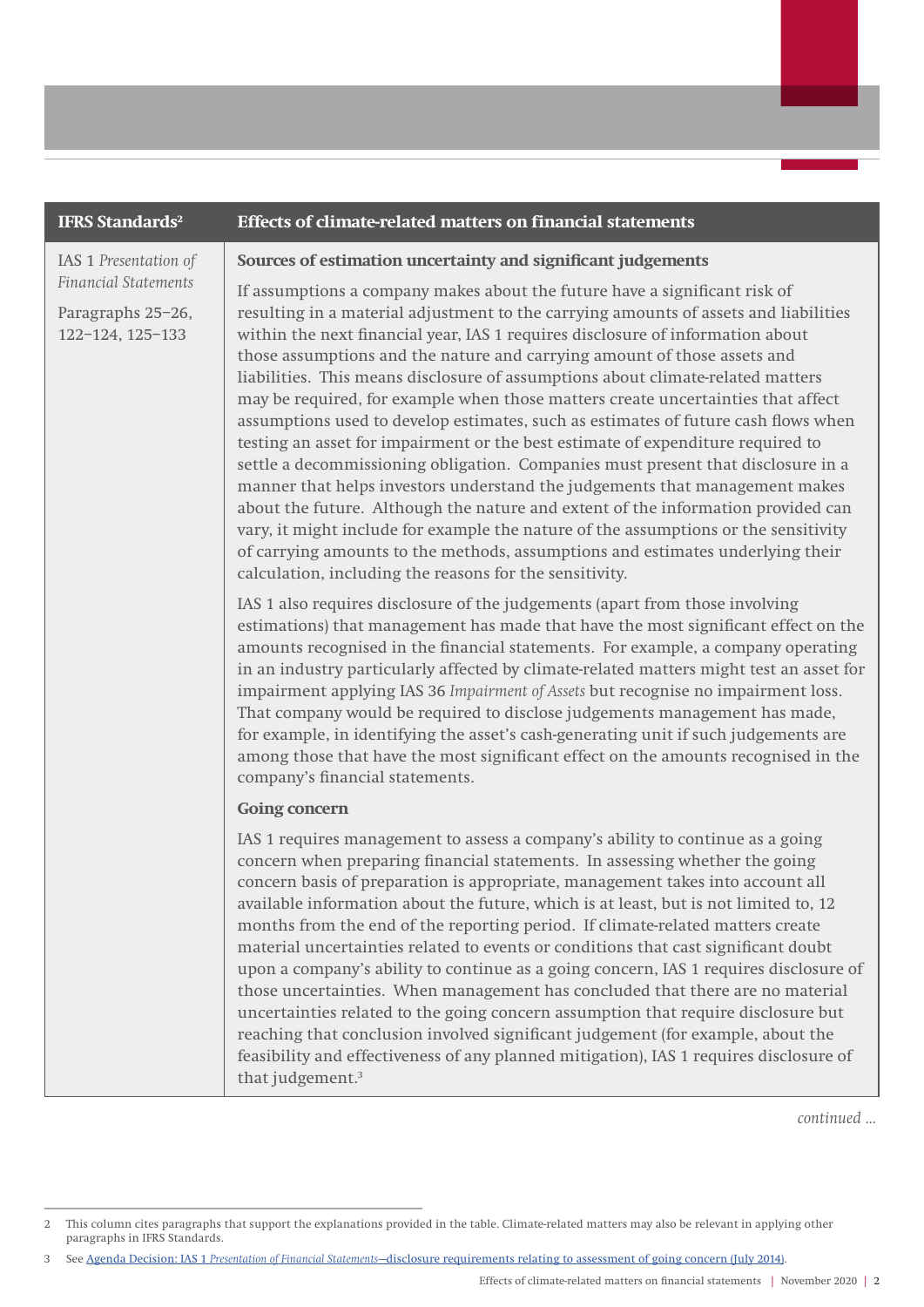| <b>IFRS Standards<sup>2</sup></b>                                                                                | <b>Effects of climate-related matters on financial statements</b>                                                                                                                                                                                                                                                                                                                                                                                                                                                                                                                                                                                                                                                                      |
|------------------------------------------------------------------------------------------------------------------|----------------------------------------------------------------------------------------------------------------------------------------------------------------------------------------------------------------------------------------------------------------------------------------------------------------------------------------------------------------------------------------------------------------------------------------------------------------------------------------------------------------------------------------------------------------------------------------------------------------------------------------------------------------------------------------------------------------------------------------|
| IAS 2 Inventories<br>Paragraphs 28-33                                                                            | Climate-related matters may cause a company's inventories to become obsolete,<br>their selling prices to decline or their costs of completion to increase. If, as a result,<br>the cost of inventories is not recoverable, IAS 2 requires the company to write down<br>those inventories to their net realisable value. Estimates of net realisable value are<br>based on the most reliable evidence available, at the time that estimates are made,<br>of the amount the inventories are expected to realise.                                                                                                                                                                                                                         |
| IAS 12 Income Taxes<br>Paragraphs 24,<br>27-31, 34, 56                                                           | IAS 12 generally requires companies to recognise deferred tax assets for deductible<br>temporary differences and unused tax losses and credits, to the extent it is probable<br>that future taxable profit will be available against which those amounts can be<br>utilised. Climate-related matters may affect a company's estimate of future taxable<br>profits and may result in the company being unable to recognise deferred tax assets<br>or being required to derecognise deferred tax assets previously recognised.                                                                                                                                                                                                           |
| IAS 16 Property, Plant<br>and Equipment and<br>IAS 38 Intangible<br>Assets<br>IAS 16 paragraphs 7,<br>51, 73, 76 | Climate-related matters may prompt expenditure to change or adapt business<br>activities and operations, including research and development. IAS 16 and IAS 38<br>specify requirements for the recognition of costs as assets (as an item of property,<br>plant and equipment or as an intangible asset). IAS 38 also requires disclosure of the<br>amount of research and development expenditure recognised as an expense during<br>a reporting period.                                                                                                                                                                                                                                                                              |
| IAS 38 paragraphs<br>9-64, 102, 104, 118,<br>121, 126                                                            | IAS 16 and IAS 38 require companies to review the estimated residual values and<br>expected useful lives of assets at least annually, and to reflect changes-such as those<br>that might arise from climate-related matters-in the amount of depreciation or<br>amortisation recognised in the current and subsequent periods. Climate-related<br>matters may affect the estimated residual value and expected useful lives of assets,<br>for example, because of obsolescence, legal restrictions or inaccessibility of the<br>assets. Companies are also required to disclose the expected useful lives for each<br>class of asset and the nature and amount of any change in estimated residual values<br>or expected useful lives. |

*continued ...*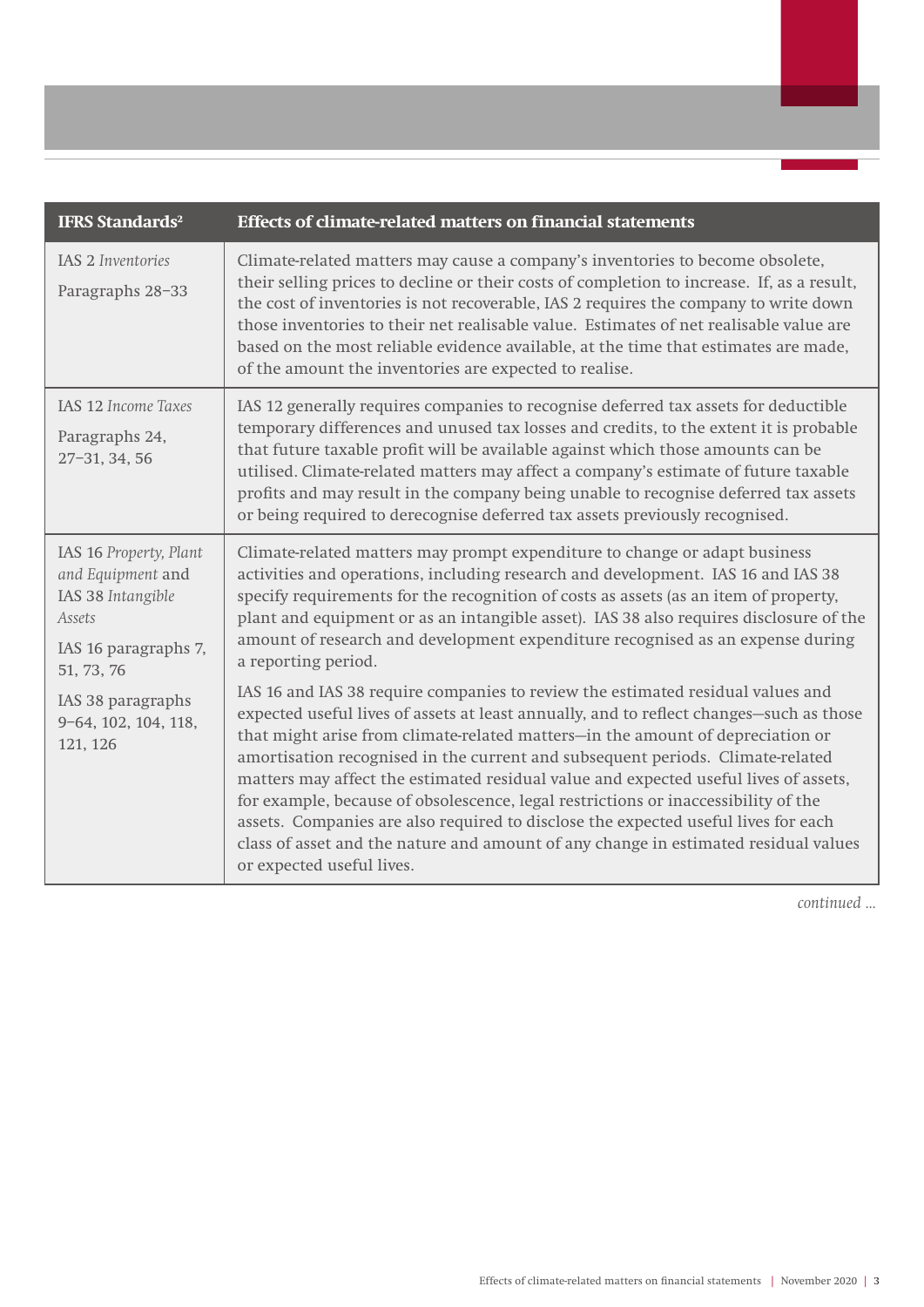| <b>IFRS Standards<sup>2</sup></b>                                                                                                                                          | <b>Effects of climate-related matters on financial statements</b>                                                                                                                                                                                                                                                                                                                                                                                                                                                                                                                                                                                                                                                                                                                                                                                                                                                        |
|----------------------------------------------------------------------------------------------------------------------------------------------------------------------------|--------------------------------------------------------------------------------------------------------------------------------------------------------------------------------------------------------------------------------------------------------------------------------------------------------------------------------------------------------------------------------------------------------------------------------------------------------------------------------------------------------------------------------------------------------------------------------------------------------------------------------------------------------------------------------------------------------------------------------------------------------------------------------------------------------------------------------------------------------------------------------------------------------------------------|
| IAS 36 Impairment of<br>Assets<br>Paragraphs 9-14,<br>30, 33, 44, 130, 132,<br>134-135                                                                                     | IAS 36 sets out requirements for when companies need to estimate recoverable<br>amounts to assess impairment of goodwill and impairment of assets such as property,<br>plant and equipment, right-of-use assets and intangible assets. A company is required<br>to assess whether there is any indication of impairment at the end of each reporting<br>period. Climate-related matters may give rise to indications that an asset (or a<br>group of assets) is impaired. For example, a decline in demand for products that<br>emit greenhouse gases could indicate that a manufacturing plant may be impaired,<br>requiring the asset to be tested for impairment. IAS 36 also notes that external<br>information such as significant changes in the environment (including for example<br>changes in regulation) in which a company operates with an adverse effect on the<br>company is an indication of impairment. |
|                                                                                                                                                                            | If estimating the recoverable amount using value in use, IAS 36 requires a company<br>to do that reflecting an estimate of the future cash flows it expects to derive from an<br>asset and expectations about possible variations in the amount or timing of those<br>future cash flows. A company is required to base cash flow projections on reasonable<br>and supportable assumptions that represent management's best estimate of the range<br>of future economic conditions. This requires companies to consider whether climate-<br>related matters affect those reasonable and supportable assumptions. IAS 36 requires<br>future cash flows to be estimated for an asset in its current condition, so excluding any<br>estimated cash flows expected to arise from future restructurings or enhancing the<br>asset's performance.                                                                               |
|                                                                                                                                                                            | IAS 36 requires disclosure of the events and circumstances that led to the recognition<br>of an impairment loss, for example, the introduction of emission-reduction legislation<br>that increased manufacturing costs. Disclosure of key assumptions used to estimate<br>the asset's recoverable amount, as well as information related to reasonably possible<br>changes in those assumptions, is also required in specified circumstances.                                                                                                                                                                                                                                                                                                                                                                                                                                                                            |
| IAS 37 Provisions,<br>Contingent Liabilities<br>and Contingent Assets<br>and IFRIC 21 Levies<br>IAS 37 paragraphs<br>$14 - 83, 85 - 86$<br>IFRIC 21 paragraphs<br>$8 - 14$ | Climate-related matters may affect the recognition, measurement and disclosure of<br>liabilities in the financial statements applying IAS 37, for example, related to:                                                                                                                                                                                                                                                                                                                                                                                                                                                                                                                                                                                                                                                                                                                                                   |
|                                                                                                                                                                            | • levies imposed by governments for failure to meet climate-related targets or to<br>discourage or encourage specified activities;                                                                                                                                                                                                                                                                                                                                                                                                                                                                                                                                                                                                                                                                                                                                                                                       |
|                                                                                                                                                                            | · regulatory requirements to remediate environmental damage;                                                                                                                                                                                                                                                                                                                                                                                                                                                                                                                                                                                                                                                                                                                                                                                                                                                             |
|                                                                                                                                                                            | • contracts that may become onerous (for example, due to potential loss of revenue<br>or increased costs as a result of climate-related changes in legislation); or                                                                                                                                                                                                                                                                                                                                                                                                                                                                                                                                                                                                                                                                                                                                                      |
|                                                                                                                                                                            | • restructurings to redesign products or services to achieve climate-related targets.                                                                                                                                                                                                                                                                                                                                                                                                                                                                                                                                                                                                                                                                                                                                                                                                                                    |
|                                                                                                                                                                            | IAS 37 requires disclosure of the nature of a provision or contingent liability and an<br>indication of the uncertainties about the amount or timing of any related outflows<br>of economic benefits. Where necessary to provide adequate information, IAS 37 also<br>requires disclosure of the major assumptions made about future events reflected in<br>the amount of a provision. <sup>4</sup>                                                                                                                                                                                                                                                                                                                                                                                                                                                                                                                      |

<sup>4</sup> IAS 37 requires these disclosures unless, in extremely rare cases, disclosure of the information can be expected to prejudice seriously the company's position in a dispute with other parties. In that case, disclosure of the general nature of the dispute is required together with the fact that, and reason why, the information has not been disclosed (paragraph 92).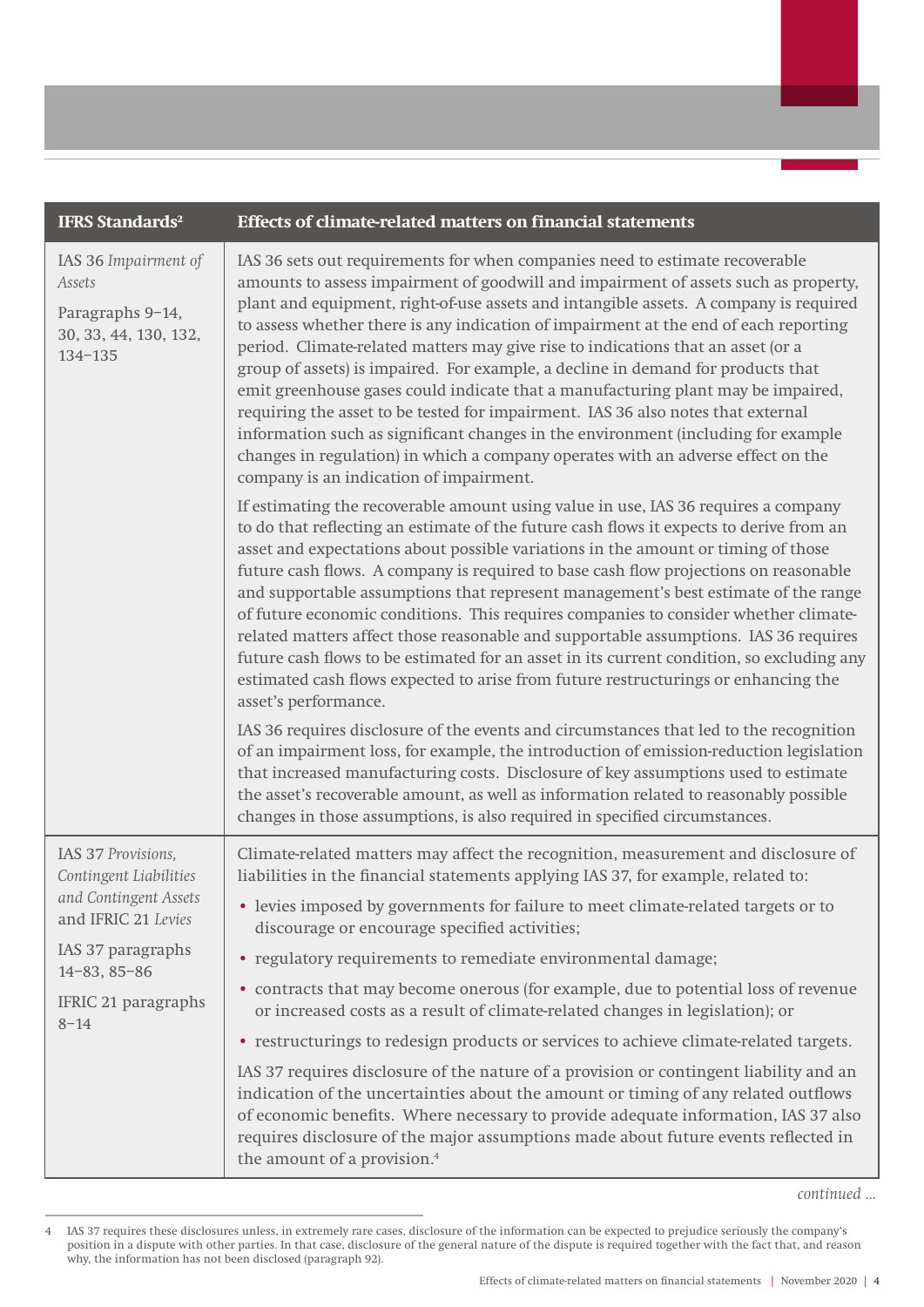| <b>IFRS Standards<sup>2</sup></b>                                                                           | <b>Effects of climate-related matters on financial statements</b>                                                                                                                                                                                                                                                                                                                                                                                                                                                                                                                                                                                                                                                                                                                                                                                                                                                                                                                                                                                                                |
|-------------------------------------------------------------------------------------------------------------|----------------------------------------------------------------------------------------------------------------------------------------------------------------------------------------------------------------------------------------------------------------------------------------------------------------------------------------------------------------------------------------------------------------------------------------------------------------------------------------------------------------------------------------------------------------------------------------------------------------------------------------------------------------------------------------------------------------------------------------------------------------------------------------------------------------------------------------------------------------------------------------------------------------------------------------------------------------------------------------------------------------------------------------------------------------------------------|
| <b>IFRS 7 Financial</b><br>Instruments:<br>Disclosures<br>Paragraphs 31-42,<br>B <sub>8</sub>               | IFRS 7 requires disclosure of information about a company's financial instruments,<br>including information about the nature and extent of risks arising from financial<br>instruments and how the company manages those risks. Climate-related matters<br>may expose a company to risks in relation to financial instruments. For example,<br>for lenders, it may be necessary to provide information about the effect of<br>climate-related matters on the measurement of expected credit losses or on<br>concentrations of credit risk. For holders of equity investments, it may be necessary<br>to provide information about investments by industry or sector, identifying sectors<br>exposed to climate-related risks, when disclosing concentrations of market risk.                                                                                                                                                                                                                                                                                                     |
| <b>IFRS 9 Financial</b><br>Instruments<br>Paragraphs 4.1.1(b),<br>4.1.2A(b), 4.3.1,<br>5.5.1-5.5.20, B4.1.7 | Climate-related matters may affect the accounting for financial instruments<br>in a number of ways. For example, loan contracts might include terms linking<br>contractual cash flows to a company's achievement of climate-related targets.<br>Those targets may affect how the loan is classified and measured (ie the lender<br>would need to consider those terms in assessing whether the contractual terms of<br>the financial asset give rise to cash flows that are solely payments of principal and<br>interest on the principal amount outstanding). For the borrower, those targets may<br>affect whether there are embedded derivatives that need to be separated from the<br>host contract.<br>Climate-related matters may also affect a lender's exposure to credit losses.<br>For example, wildfires, floods or policy and regulatory changes could negatively                                                                                                                                                                                                    |
|                                                                                                             | affect a borrower's ability to meet its debt obligations to the lender. Further, assets<br>could become inaccessible or uninsurable, affecting the value of collateral for<br>lenders. In recognising and measuring expected credit losses, IFRS 9 requires use of<br>all reasonable and supportable information that is available without undue cost or<br>effort. Climate-related matters may therefore be relevant-for example, they could<br>affect the range of potential future economic scenarios, the lender's assessment of<br>significant increases in credit risk, whether a financial asset is credit impaired and/<br>or the measurement of expected credit losses.                                                                                                                                                                                                                                                                                                                                                                                                 |
| <b>IFRS 13 Fair Value</b><br>Measurement<br>Paragraphs 22,<br>73-75, 87, 93                                 | Climate-related matters may affect the fair value measurement of assets and<br>liabilities in the financial statements. For example, market participants' views of<br>potential climate-related legislation could affect the fair value of an asset or liability.<br>Climate-related matters may also affect disclosures about fair value measurements.<br>Specifically, fair value measurements categorised within Level 3 of the fair value<br>hierarchy use unobservable inputs significant to their measurement. IFRS 13<br>requires that unobservable inputs reflect the assumptions that market participants<br>would use when pricing, including assumptions about risk which may include<br>climate-related risk. IFRS 13 requires disclosure of the inputs used in those fair value<br>measurements and, for recurring fair value measurements, a narrative description<br>of the sensitivity of the fair value measurement to changes in unobservable inputs<br>if a change in those inputs might result in a significantly higher or lower fair value<br>measurement. |

*continued ...*